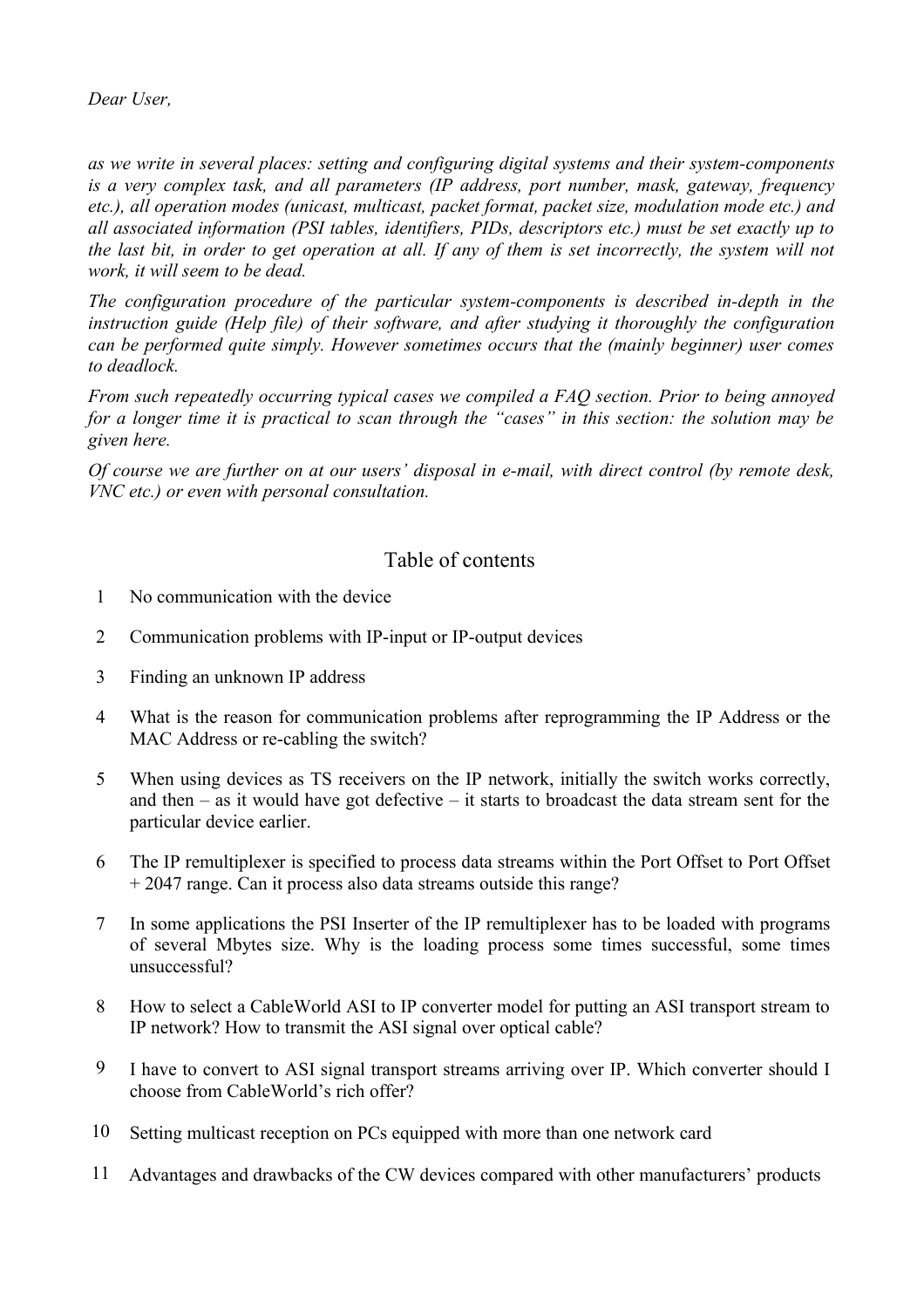### **1 No communication with the device**

#### **After a certain program step the user cannot communicate with the device any longer, and the device seems to be defective.**

Inspecting the device with Ethernet analyzer it can be found that now and then the device sends out a message, even its IP address can be read out, but the device does not response to the Query messages. At the manufacturer's premises by reading out the content of the internal EEPROM it could be found that the user set the TS Port Interval to 8000 to 65535.

#### **Reason for the error, solving the problem:**

The user made no error since the TS Port Interval is allowed to be set to 8000 to 65535, but he did not take care of the fact that in default setting the SW-4901 software uses port 56940 to communicate with the device. Since the high-speed input selector of the Gigabit Ethernet Controller sends all UDP packets arriving in the TS Port Interval to the TS processor, and sends only those to the device controller, which arrive at ports outside this interval, the device controller has not received a single instruction ever. This was the reason for it could not be programmed.

The error would not have occurred if in the SW4901a.ini file of the SW-4901 software the user had modified the communication port from 56940 to a value below 8000 (e.g. portCom=7500).

A fragment from the SW4901a.ini file where the modification should have been made:

[Project] Project Name=Gigabit Ethernet Controller V1.01 Date=2008.04.10.

[IP Address] Up-Down IP-4=101 Use CW-Net=1 portTS=59940 portCom=56940 New IP= 10.123.13.102

After changing in the ini file the portCom to e.g. 6940, then running the SW-4901 software and setting the IP address of the device, the device does respond immediately. The following screenshots illustrate the above explanation by showing the concerned settings.

The portCom value can be modified also from the General Device Controller page by typing the value in the Communication Port Number box. After having typed do not forget hit Enter! The software writes this value in the ini file, too.

Note, the software accepts only values within the interval set in the Network Setup page.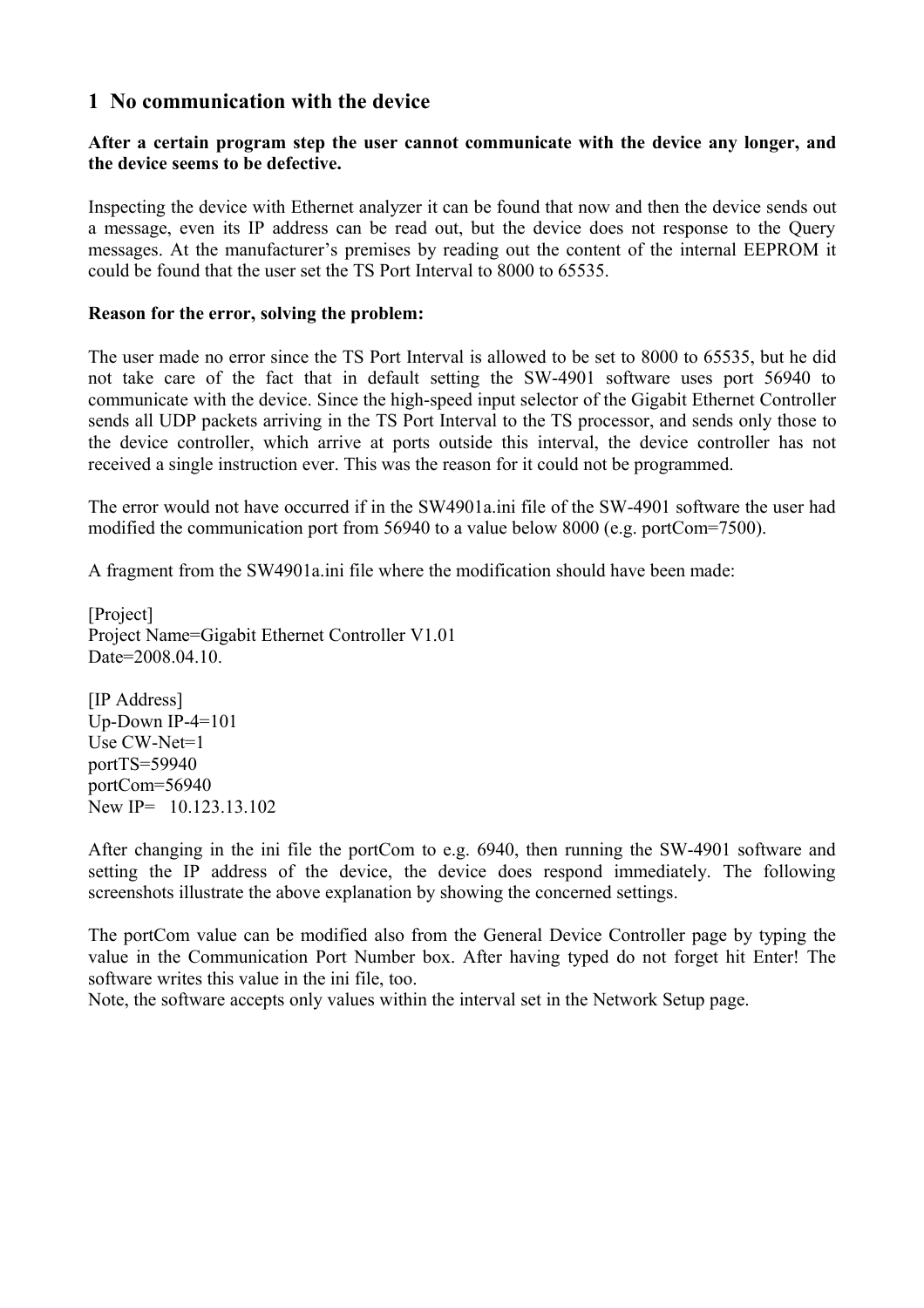| $\mathbf{g}_{\mathbf{r}}$<br>SW-4901<br><b>Gigabit Ethernet Controller 1.01</b>                                                                                                                                                                                                                                                                                                                                                                                                                                                                                                                                 | - 10<br>Developed by CableWorld Ltd.                                                                                                                                                                     |  |  |  |
|-----------------------------------------------------------------------------------------------------------------------------------------------------------------------------------------------------------------------------------------------------------------------------------------------------------------------------------------------------------------------------------------------------------------------------------------------------------------------------------------------------------------------------------------------------------------------------------------------------------------|----------------------------------------------------------------------------------------------------------------------------------------------------------------------------------------------------------|--|--|--|
| Communication Platform                                                                                                                                                                                                                                                                                                                                                                                                                                                                                                                                                                                          | IP Address Replacer                                                                                                                                                                                      |  |  |  |
| 25s<br>ARP Repetition Time<br>100000 Hz<br>NCO-1 Frequency<br>NCO-2 Frequency<br>2000000 Hz<br>NCO-3 Frequency<br>3000000 Hz<br>NCO-4 Frequency<br>4000000 Hz<br><b>Nverflow</b><br>Not found<br>TS Output Overflow 1 - 4<br>$0.0.0.0$ $(4 \times 1)$ P Receiver)<br>TS Input Overflow 1 - 4<br>$0.0.0.0$ $(4 \times 15$ Sender)<br><b>IIC Frequency Divider</b><br>6250000 Hz<br><b>IIC Clock Frequency</b><br><b>IIC Error Code</b><br>n.<br>hnnn3<br>Configuration<br>Full CW-Net Compatible Version (h03)<br>Configuration I.<br>UnLocked (h00)<br>Security State<br>8000 65535<br><b>TS Port Interval:</b> | Write new IP Address here:<br>۸<br>1012313102<br><b>Old IP Address:</b><br>10.367.8<br>New IP Address: 10 123 13 102<br>Replace IP Address<br><b>General Functions</b><br>Ξ<br>Load My ini File<br>Reset |  |  |  |
| Instruction counter                                                                                                                                                                                                                                                                                                                                                                                                                                                                                                                                                                                             | Save Settings as<br>Help<br>v                                                                                                                                                                            |  |  |  |
| <b>IP Address Platform</b><br>Auto Search<br>Who is at:<br>Hse CW-Net 10 123 13<br>M<br>Becommended Communication Port: 56940<br><b>IPAddress</b><br>10.3.67.8<br>Communication Port Number:<br>Fast Search on<br>Stop Search<br>Query<br>Slow Search                                                                                                                                                                                                                                                                                                                                                           |                                                                                                                                                                                                          |  |  |  |
| Network Setup<br>IP Receiver Platform<br>General Device Controller                                                                                                                                                                                                                                                                                                                                                                                                                                                                                                                                              | TS Sender Platform<br>Special Settings<br>Schematic Diagram                                                                                                                                              |  |  |  |

Remark: The SW-4901 software – as shown in the next screenshot – gives a warning after typing the values 8000 and 65535, and indicates the possible new port of communication.

| g,<br>SW-4901<br><b>Gigabit Ethernet Controller 1.01</b>                                                                        |                      | Developed by CableWorld Ltd.                                                 |                                                            | - 10                      |
|---------------------------------------------------------------------------------------------------------------------------------|----------------------|------------------------------------------------------------------------------|------------------------------------------------------------|---------------------------|
| Network Parameters from Device                                                                                                  |                      | New Network Parameters                                                       |                                                            |                           |
| 103678<br>Device IP Address<br>Communication Port<br>6940                                                                       |                      | Network Mask                                                                 |                                                            | 255 255 255 0             |
| CableWorld Auto<br>MAC Address Mode<br><b>MAC Address</b><br>42:57:04:03:43:08<br>Secondary MAC<br>FF-FF-FF-FF-FF-FF            |                      | Default Gateway                                                              |                                                            | 10123131                  |
| Network Mask<br>255.0.0.0<br>Default Gateway<br>10123131                                                                        |                      | ARP Repetition Time 120 s                                                    |                                                            | ¥<br>$\blacktriangleleft$ |
| Gateway MAC<br>91:38:40:C0:44:EA                                                                                                |                      | Gateway Mode                                                                 |                                                            | $1s = 255$ sec            |
| Gateway Mode<br>No Gateway                                                                                                      |                      | C No Gateway                                                                 |                                                            |                           |
| Gateway State<br>No Gateway                                                                                                     |                      | C Normal                                                                     |                                                            |                           |
| <b>ARP Repetition Time</b><br>25s                                                                                               | Query                | C Anto Search                                                                |                                                            | Load to Device            |
| <b>Hiser defined Communication Port Interval</b><br>7999<br>Upper Limit<br>Lower Limit<br>Recommended Interval: 56 000 - 56 999 | 7999                 | 8000<br>Lower Limit<br>Becommended Interval: 57,000 - 59,999                 | User defined Transport Stream Port Interval<br>Upper Limit | 65535<br>Load to Device   |
| Port Interval 0 - 65535 Port use 0 to 2000.<br>n<br>ComPort                                                                     |                      | In the Gigabit System the ComPort and the TSPort Interval must be separated. |                                                            | 65535                     |
|                                                                                                                                 |                      |                                                                              |                                                            |                           |
| <b>Reserved</b>                                                                                                                 |                      | <b>TSPort</b>                                                                |                                                            |                           |
| General Device Controller<br>Network Setup                                                                                      | IP Receiver Platform | TS Sender Platform                                                           | Schematic Diagram                                          | <b>Special Settings</b>   |

If the given application permits, it would have been more practical to set the TS Port Interval to 8000 to 55000, because in this case the portCom value in the ini file would not have needed to be changed. This way of setting is shown in the next screenshot.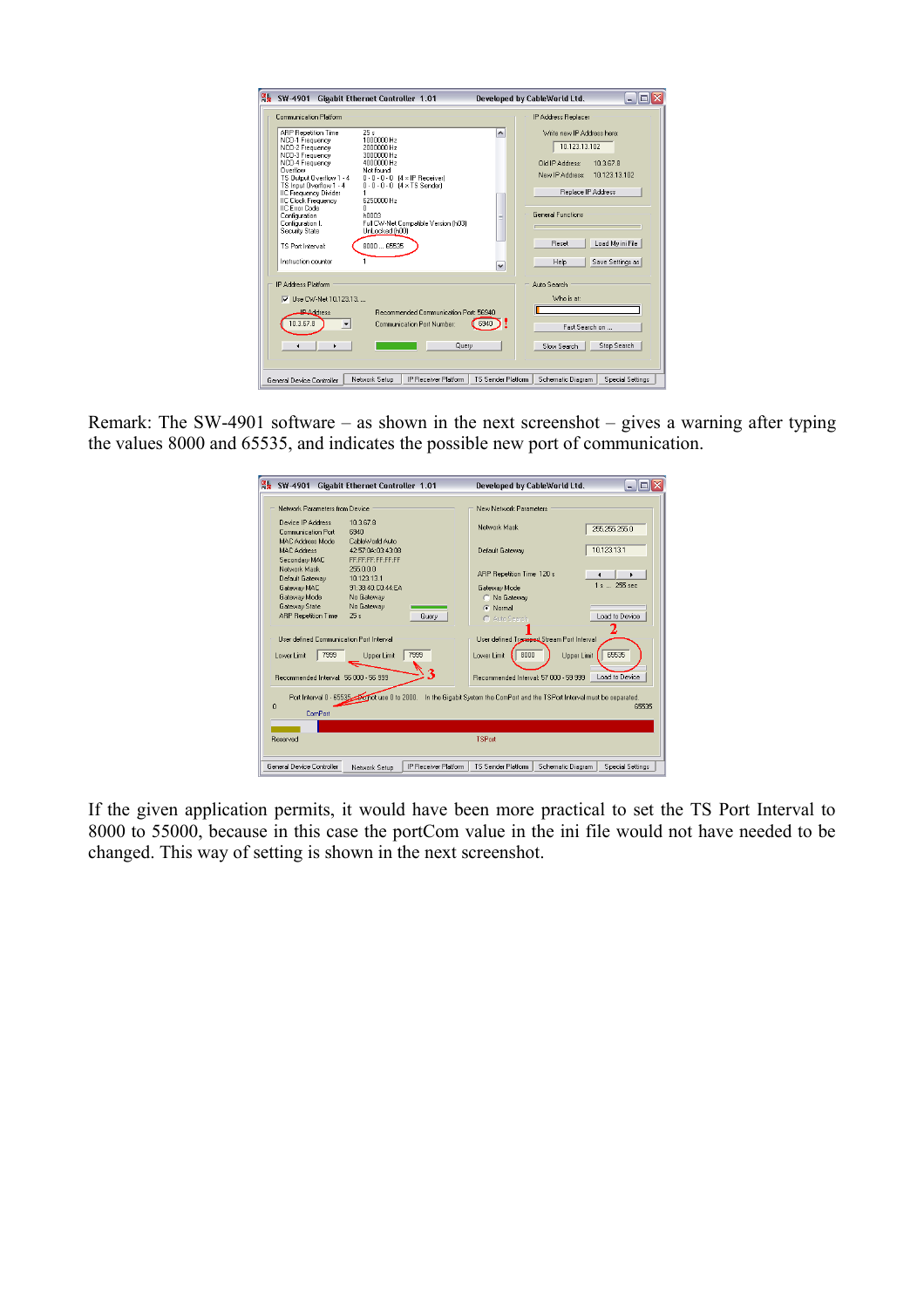| g,<br>SW-4901<br><b>Gigabit Ethernet Controller 1.01</b>                                                                                                                                                                                                                                           |                      | Developed by CableWorld Ltd. |                   | - 101                   |
|----------------------------------------------------------------------------------------------------------------------------------------------------------------------------------------------------------------------------------------------------------------------------------------------------|----------------------|------------------------------|-------------------|-------------------------|
| Network Parameters from Device                                                                                                                                                                                                                                                                     |                      | New Network Parameters       |                   |                         |
| 10.3.67.8<br>Device IP Address<br><b>Communication Port</b><br>6940                                                                                                                                                                                                                                |                      | Network Mask                 |                   | 255 255 255 0           |
| MAC Address Mode<br>CableWorld Auto<br><b>MAC Address</b><br>42:57:04:03:43:08<br>Secondary MAC<br>FE:FE:FE:FE:FE:FF                                                                                                                                                                               |                      | Default Gateway              |                   | 10.123.13.1             |
| Network Mask<br>255.0.0.0<br>10.123.13.1<br>Default Gateway                                                                                                                                                                                                                                        |                      | ARP Repetition Time 120 s    |                   |                         |
| 91:38:40:C0:44:EA<br>Gateway MAC                                                                                                                                                                                                                                                                   |                      | Gateway Mode                 |                   | 1 s  255 sec            |
| Gateway Mode<br>No Gateway                                                                                                                                                                                                                                                                         |                      | C No Gateway                 |                   |                         |
| Gateway State<br>No Gateway                                                                                                                                                                                                                                                                        |                      | Normal<br>Œ                  |                   |                         |
| <b>ARP Repetition Time</b><br>25s                                                                                                                                                                                                                                                                  | Query                | C Auto Search                |                   | Load to Device          |
| User defined Communication Port Interval<br>User defined Transport-Stream Port Interval<br>55000<br>56999<br>8000<br>56000<br>Lower Limit<br><b>Upper Limit</b><br>Lower Limit<br>Upper Limit<br>Resommended Interval: 57 000 - 59 999.<br>Recommended Interval: 56 000 - 56 999<br>Load to Device |                      |                              |                   |                         |
| Port Interval 0 - 65535. Do not use 0 to 2000. In the Gigabit System the ComPort and the TSRott Interval must be separated.<br>65535<br>n<br>ComPort                                                                                                                                               |                      |                              |                   |                         |
|                                                                                                                                                                                                                                                                                                    |                      |                              |                   |                         |
| <b>Reserved</b>                                                                                                                                                                                                                                                                                    | <b>TSPort</b>        |                              |                   |                         |
| General Device Controller<br>Network Setup                                                                                                                                                                                                                                                         | IP Receiver Platform | <b>TS Sender Platform</b>    | Schematic Diagram | <b>Special Settings</b> |

Remark: In the default setting the CableWorld software communicate with the device in one of the 56.9xx ports.

As the third solution the communication is located above the 8000 to 59999 TS Port Interval. Of course the ini file needs to be modified here, too.

| 晶<br>SW-4901                                                                                                                                            | <b>Gigabit Ethernet Controller 1.01</b>                   |               | Developed by CableWorld Ltd.          |                                             | пı               |
|---------------------------------------------------------------------------------------------------------------------------------------------------------|-----------------------------------------------------------|---------------|---------------------------------------|---------------------------------------------|------------------|
| Network Parameters from Device                                                                                                                          |                                                           |               | New Network Parameters                |                                             |                  |
| Device IP Address<br><b>Communication Port</b>                                                                                                          | 10.3.67.8<br>6940                                         |               | Network Mask                          |                                             | 255.255.255.0    |
| <b>MAC Address Mode</b><br><b>MAC Address</b><br>Secondary MAC                                                                                          | CableWorld Auto<br>42:57:04:03:43:08<br>FE:FE:FE:FE:FE:FF |               | Default Gateway                       |                                             | 10.123.13.1      |
| Network Mask<br>Default Gateway                                                                                                                         | 255.0.0.0<br>10.123.13.1                                  |               | ARP Repetition Time 120 s             |                                             |                  |
| Gateway MAC<br>Gateway Mode                                                                                                                             | 91:38:40:C0:44:EA<br>No Gateway                           |               | Gateway Mode<br>C No Gateway          |                                             | 1 s  255 sec     |
| Gateway State<br><b>ARP Repetition Time</b>                                                                                                             | No Gateway<br>25s<br>Querv                                |               | C Normal<br>C Auto Search             |                                             | Load to Device   |
| User defined Communication Port Interval                                                                                                                |                                                           |               |                                       | User defined Transport Stream Port Interval |                  |
| 62000<br>Lower Limit                                                                                                                                    | 63000<br><b>Upper Limit</b>                               |               | 8000<br>Lower Limit                   | Upper Limit                                 | 59999            |
| Recommended Interval: 56 000 - 56 999                                                                                                                   |                                                           |               | Recommended Interval: 57 000 - 59 999 |                                             | Load to Device   |
| Port Interval 0 - 65535. Do not use 0 to 2000.<br>In the Gigabit System the ComPort and the TSPort Interval must be separated.<br>65535<br>۵<br>ComPort |                                                           |               |                                       |                                             |                  |
|                                                                                                                                                         |                                                           |               |                                       |                                             |                  |
| Reserved                                                                                                                                                |                                                           | <b>TSPort</b> |                                       |                                             |                  |
| General Device Controller                                                                                                                               | IP Receiver Platform<br>Network Setup                     |               | <b>TS Sender Platform</b>             | Schematic Diagram                           | Special Settings |

#### **Note:**

If at some similar programming error no solution can be found, as the last possibility restore the factory settings. For this, switch off the device, open its cover plate, connect to ground the test point given in the description of the Gigabit Ethernet Controller Board and switch on the device in this state. On this, the original factory settings get restored.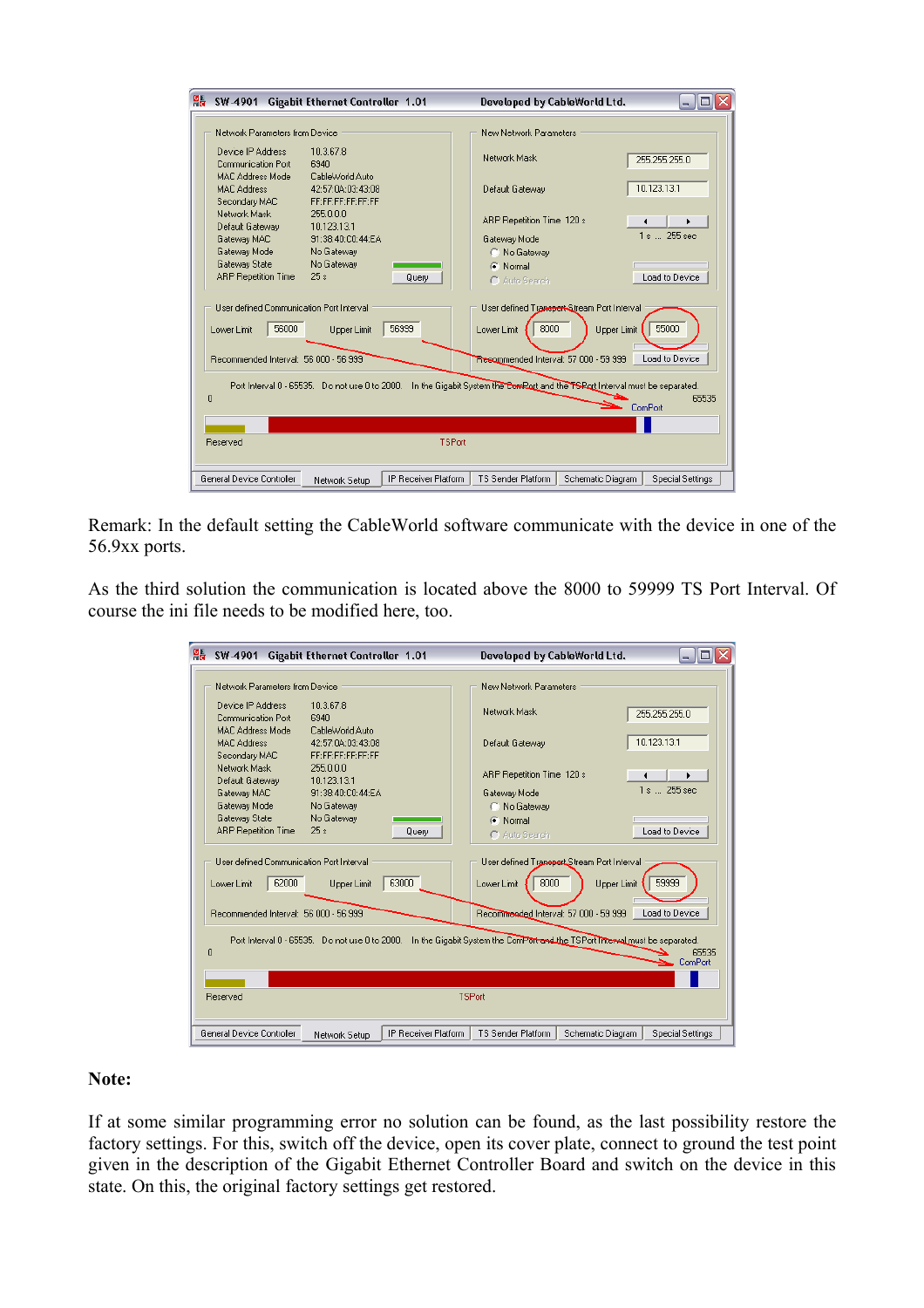# **2 Communication problems with IP-input or IP-output devices**

#### **Cumbersome communication with the IP-input or IP-output device, it rarely executes the commands**

The gigabit devices are prepared to receive and process the high-speed input TS packets in a certain range, in the TS Port Interval only. Each of the IP data packets arriving within the TS Port Interval will be led to the high-speed TS processing unit without any examination. The packets arriving outside this range will be regarded as communication packets and will be led to the low-speed microcontroller for processing.

The error in question will occur if at the input of the device a transport stream arrives with port number out of the TS Port Interval. This TS will be led to the communication channel, and the lowspeed microcontroller here will be overloaded because of the large amount of arriving TS packets, thus it cannot process a large part of the received packets. The next figure shows this case: TS Port Interval of the gigabit device is set to 57000 ... 59999, but a TS arrives at the input out of this range, at the port 3500, thus impeding the communication with the device.



The way of solving the problem can be easier or harder depending on its source. If the IP receiver is disturbed by a TS arriving from outside, remove the TS from the input (e.g. by disconnecting its connector), and reprogram the TS Port Interval using the SW-4951 software. After this the device will be ready for communication again.

Troubleshooting is much more difficult, if the device disturbs itself with the transport stream sent out (e.g. because it returns from the switch). This trouble mainly occurs at satellite receivers, but may occur at MPEG-2 Encoders, too. In the first step try to reduce the number of sent out packets by disconnecting the antenna signal, and if succeeded, stop sending out TS. After having stopped sending out TS, the communication recovers immediately, and the device becomes programmable again. At devices where the number of sent out packets cannot be decreased (e.g. MPEG-2 Encoder), it is worthy to send out the command for stopping the TS even ten times or twenty times, supposing that one of them will be executed.

If the above do not yield a result, remove the cover plate of the device and disconnect the 16pin connector of the Gigabit Ethernet Controller TS input (this will stop sending out the TS), modify the program of the device and then connect the connector again.

As the last possibility restore the factory settings. For this, switch off the device, open its cover plate, connect to ground the test point given in the manual of the device and switch on the device in this state. On this, the original factory settings will get restored.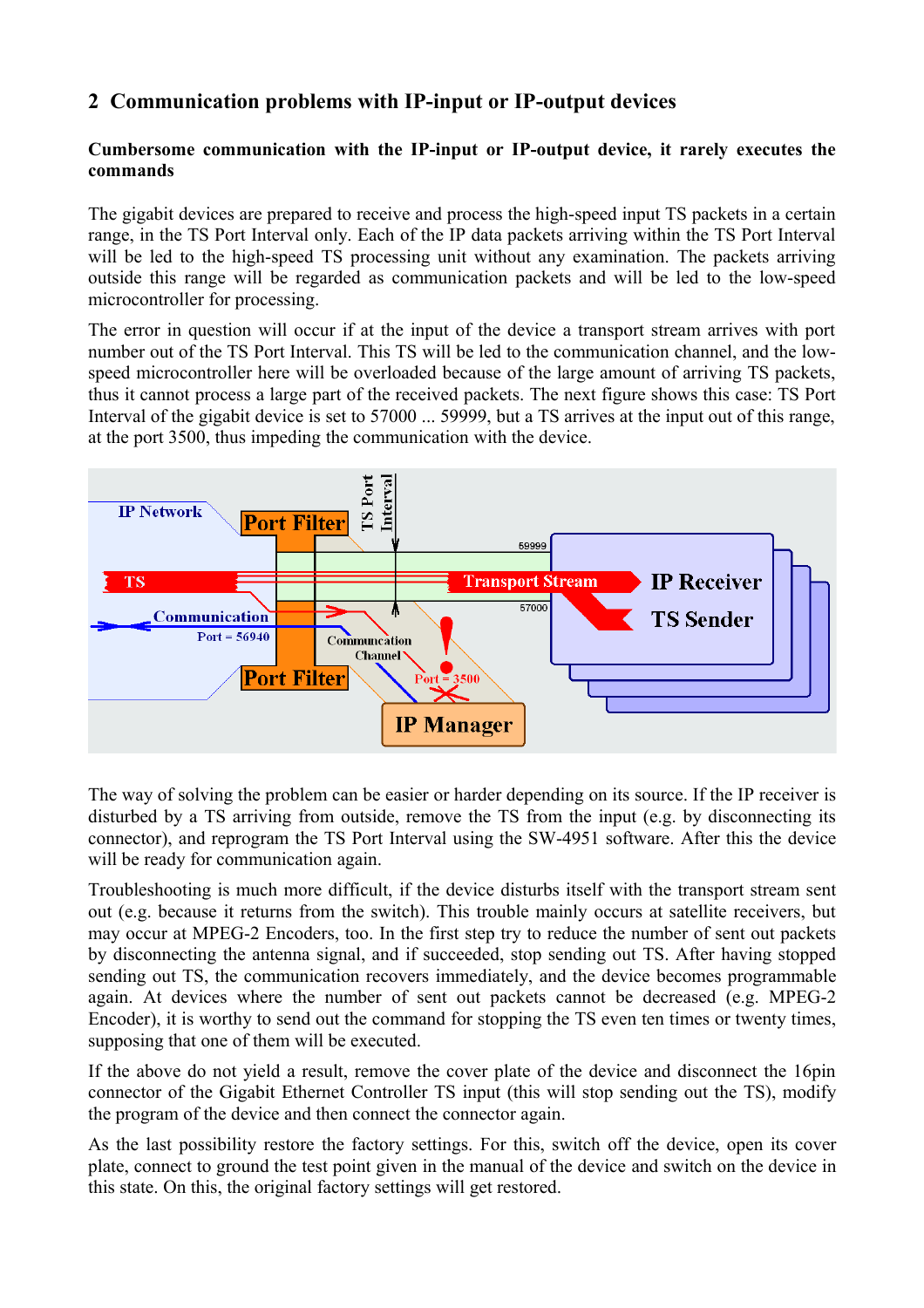# **3 Finding an unknown IP address**

#### **How can I use a device, if I do not know the IP address my colleague has set it to?**

Devices connected to IP network must be equipped with individual IP address so that communication can be made with them separately. Therefore the first step of installation must be setting the IP address conforming to the given system. In case of borrowed devices or devices which are used by several people often happens that the IP address the device was set to last time is not known to us, thus we cannot communicate with it. The IP address can be read out in several ways, we are going to give advices to find the right way.

The simplest case if we know the first 3 bytes of the IP address (e.g. 192.168.1.xx) and the forth one needs to be found only. Using the search function of the SW-4901 software the value of the fourth byte can easily be found.

If we only know the first byte of the IP address, and the further 3 bytes should be found, the search function cannot be used as it would last very long. In this case connect the device to the PC directly so that other devices do not receive the message, and using the CW-4901 Gigabit Ethernet Contoller software send out in broadcast mode a 'Replace IP Address' command. The 'New IP Address' can be any optional address. If we know that the device may be set to the 192. ...... range, the command sent to 192.255.255.255 will do the job. The 192.255.255.255 IP address has to be typed in the 'Write new IP Address here' box of the SW-4901 software and 'Enter' has to be hit.

Remarks: The 'Use CW-Net' check box has to be unchecked. The most frequently used IP addresses can be read form the drop-down list, too. The message will only travel out of the PC, if the setting of the network mask is correct.

In case of a device at any IP address the solution is sending out the 'Replace IP Address' command to the 255.255.255.255 address, but this message will only travel out of most PCs after modifying the network mask.

As ultimate solution we recommend using the hardware key, which resets the original factory settings. For this switch off the device, remove its cover and with the test point marked in section 4.15 of the Manual (Reset Default Jumper - T) connected to the ground (to the other jumper) switch on the device. The place of the jumper is shown in the next figure.

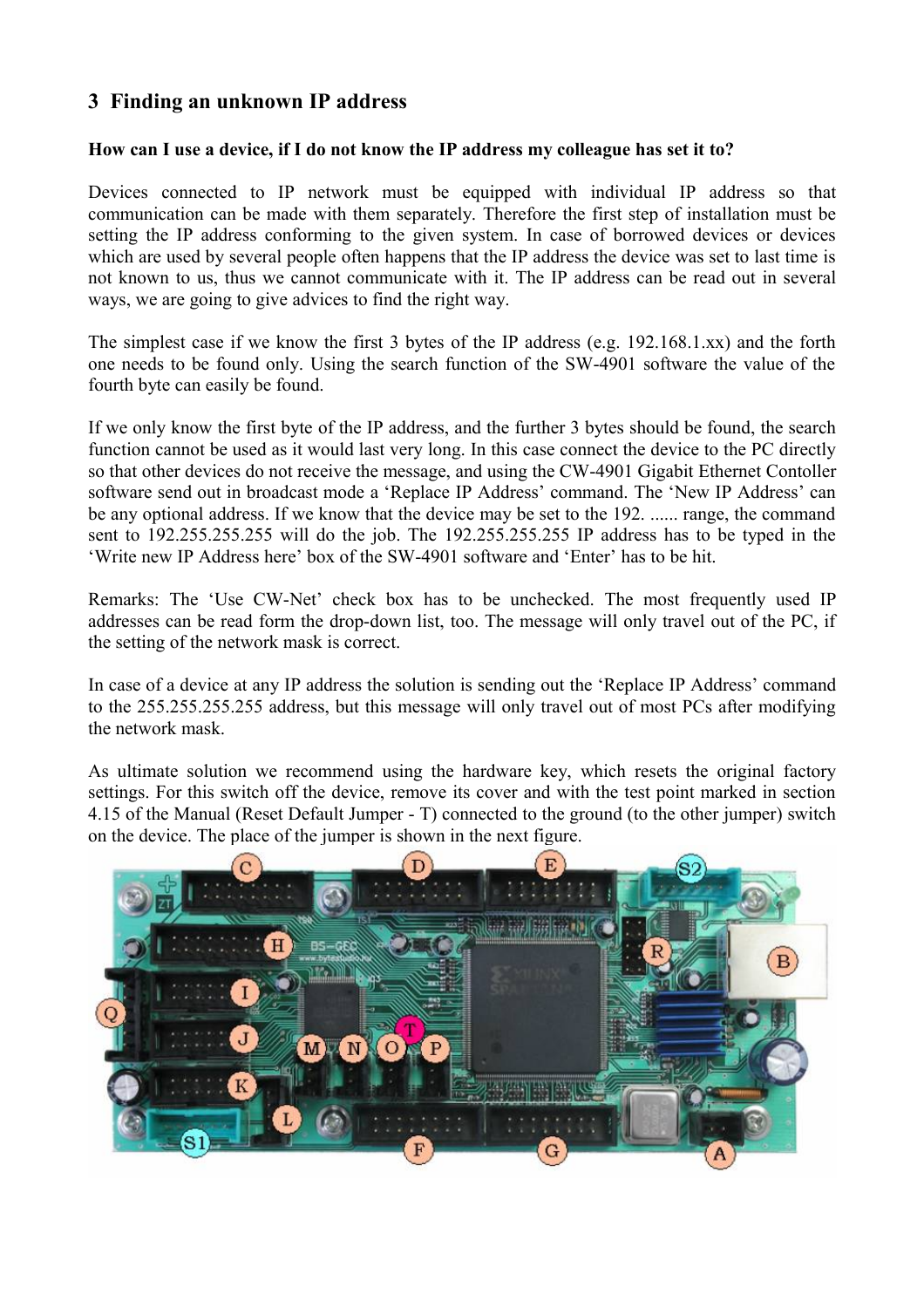And new a further simple solution. Most of the devices equipped with IP receiver send out IGMP or ARP messages to the network. If any of these functions is activated thus the device sends from time to time (e.g. after powering immediately), from the instruction sent out of the device the IP address can be read out using Ethernet Analyzer (Wireshark).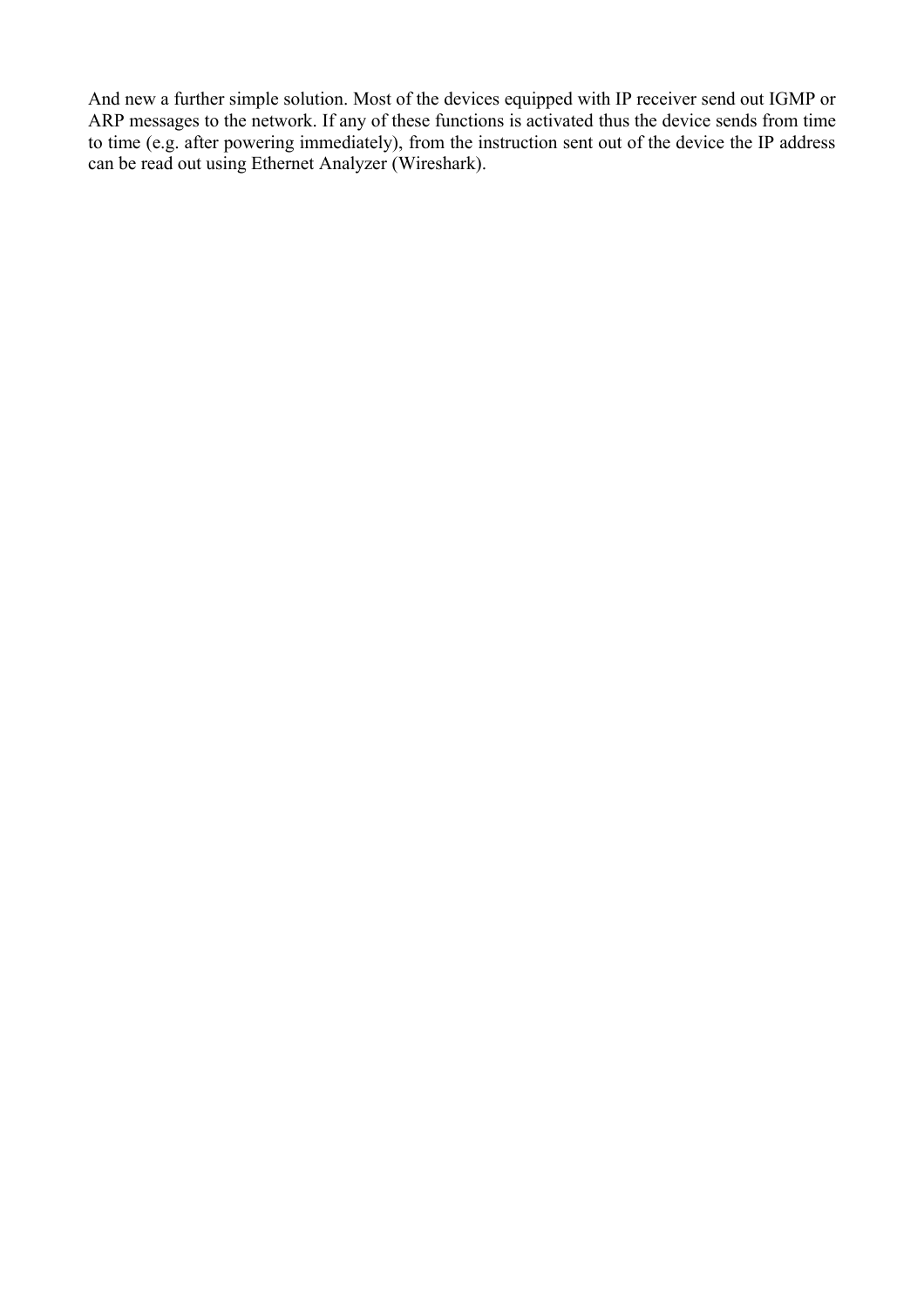# **4 What is the reason for communication problems after reprogramming the IP Address or the MAC Address or re-cabling the switch?**

The actual data traffic over the IP network occurs upon the MAC Address. In the switches and in similar intelligent devices that are used for building IP networks, the switch uses a MAC table, and records here via which port with which device it communicated. The content of this MAC table will be refreshed at sending messages, and if no message will be sent out to some device, its address will be erased after a few minutes (typically 3 ... 10 minutes).

The mentioned communication problem occurs if such changes will be done, which the devices cannot take into account. E.g. communication will be made with a device over e.g. port 5 of the switch, and then the cable of the device will be reconnected from port 5 to e.g. port 21. After this no answer will come from the device, because the switch sends the messages to port 5, whereas the device is already connected to port 21. The problem will only cease if the address of the device will be erased from the MAC table and the switch will start searching for the device again. Erasing the MAC table can be awaited with several minutes' patient wait, or can be obtained by switching off the switch and switching it on again after some wait.

On changing the IP Address or the MAC Address, beside the "device does not answer" effect also the "device answers from multiple IP addresses" and the "other device answers from the given IP address" effect can occur. When using multiple switches, multiple MAC tables will decide upon the operation of the system, that is, the situation gets even more complicated. However, in any case the problem can be solved with patient wait or with switching off the supply voltage of the switch.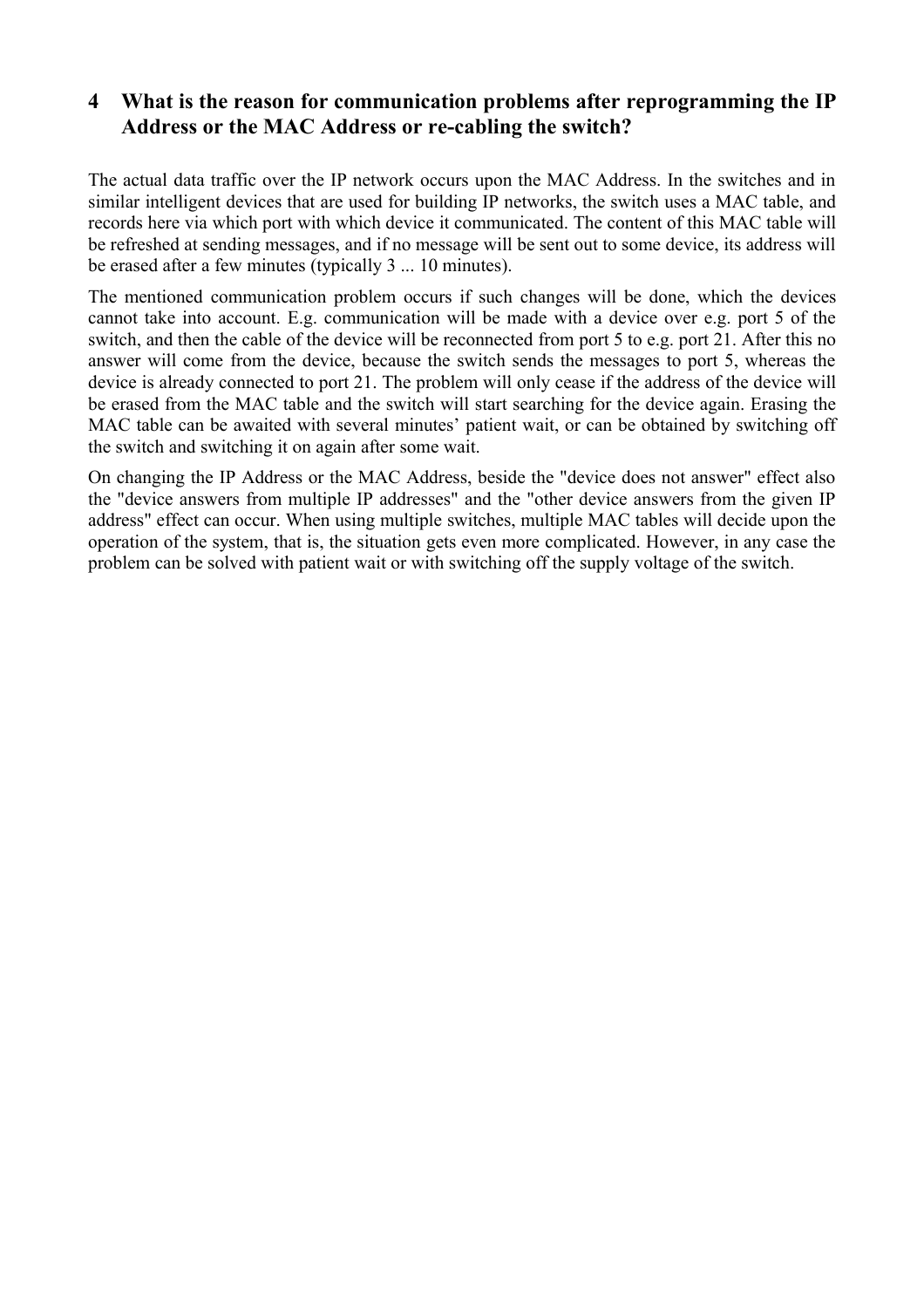# **5 When using devices as TS receivers on the IP network, initially the switch works correctly, and then – as it would have got defective – it starts to broadcast the data stream sent for the particular device earlier.**

Upon the initial communication with the IP receiver (e.g. upon its programming) the MAC address of the receiver will be put on the MAC table of the switch, and the system works correctly. Since during operation the receiver needs no communication, it sends no messages to the network, thus after a certain time its data will be erased from the MAC table. After this the switch does not know anymore which of its ports the device is connected to, therefore it sends out the data packets carrying the TS to all of its ports, supposing that over some of the ports it will be able to deliver them to the device.

This effect is a part of the regular operation, that is, no error occurred. This effect can be prevented if the receiver sends without request from time to time messages to the network in order to achieve refreshing its data. In the CableWorld products the ARP Advertisement function serves this purpose: the receiver sends ARP messages again and again indicating to the network "I am here – I am here". In the CW-48xx CW-Net system the repetition time can be set between 16 sec and 240 sec.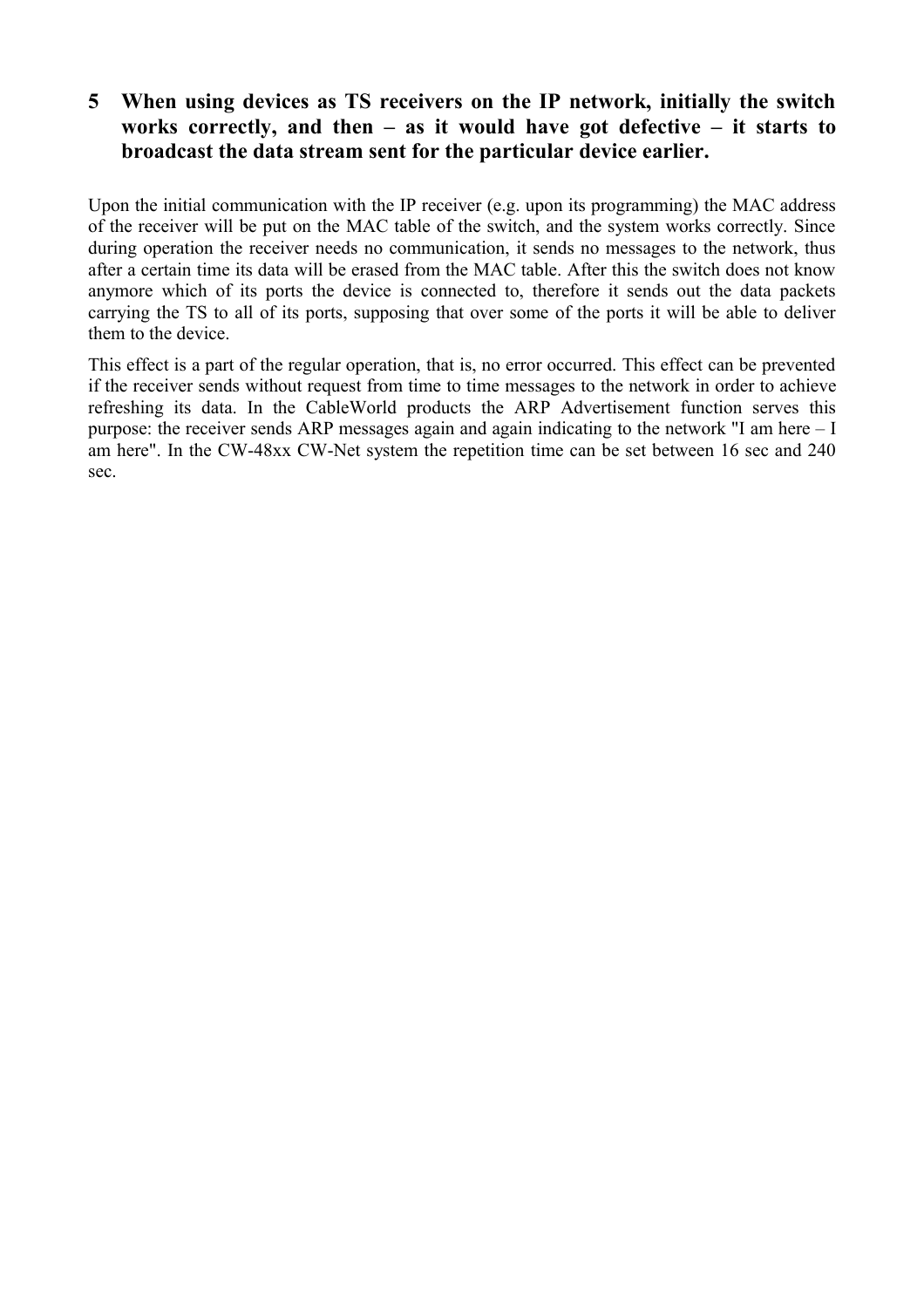# **6 The IP remultiplexer is specified to process data streams within the Port Offset to Port Offset + 2047 range. Can it process also data streams outside this range?**

Yes, the device is capable to process data streams outside the 2048 Port Number values given in the specification, but this is not part of the specification since it requires higher knowledge of the subject.

The CableWorld IP Remultiplexers assign to each TS packet an identifier and the further destiny of the packet depends on the value of this identifier. The identifier is composed of the 13 bits of the PID value, and the 11 LSB bits of the difference of the Port Number value and the Port Offset value. If Port Number values outside the range of the 2048 Port Number values will be used, special care has to be taken of preventing possible conflicts. Possible conflicts in most cases can easily be removed by modifying the Offset Port value.

The foregoing is illustrated on the example of six port numbers:

| Port Offset = $20000$ |                                           |                      |
|-----------------------|-------------------------------------------|----------------------|
| Port $1 = 20000$      | Packet identifier = $PID + 000 0000 0000$ | correct              |
| Port $2 = 20100$      | Packet identifier = $PID + 000 0110 0100$ | correct              |
| Port $3 = 21000$      | Packet identifier = $PID + 011 1110 1000$ | correct              |
| Port $4 = 22048$      | Packet identifier = $PID + 000 0000 0000$ | conflict with Port 1 |
| Port $5 = 22049$      | Packet identifier = $PID + 000 0000 0001$ | usable, no conflict  |
| Port $6 = 2000$       | Packet identifier = $PID + 001 1010 0000$ | usable, no conflict  |
|                       |                                           |                      |

If the last 11 bits of two identifiers are identical, the packets of these two transports streams will be added within the remultiplexer, and they will be handled as if they would come from the same source.

Note, according to the above mentioned the packets of two or more transport streams can easily be added on the IP network: for this they only need to be sent out to the same port number. On the other side, packets of two or more transport streams arriving with identical Port number will be added in the IP remultiplexer, they can only be processed, if the PID values are different thus no disturbing PID conflict occurs.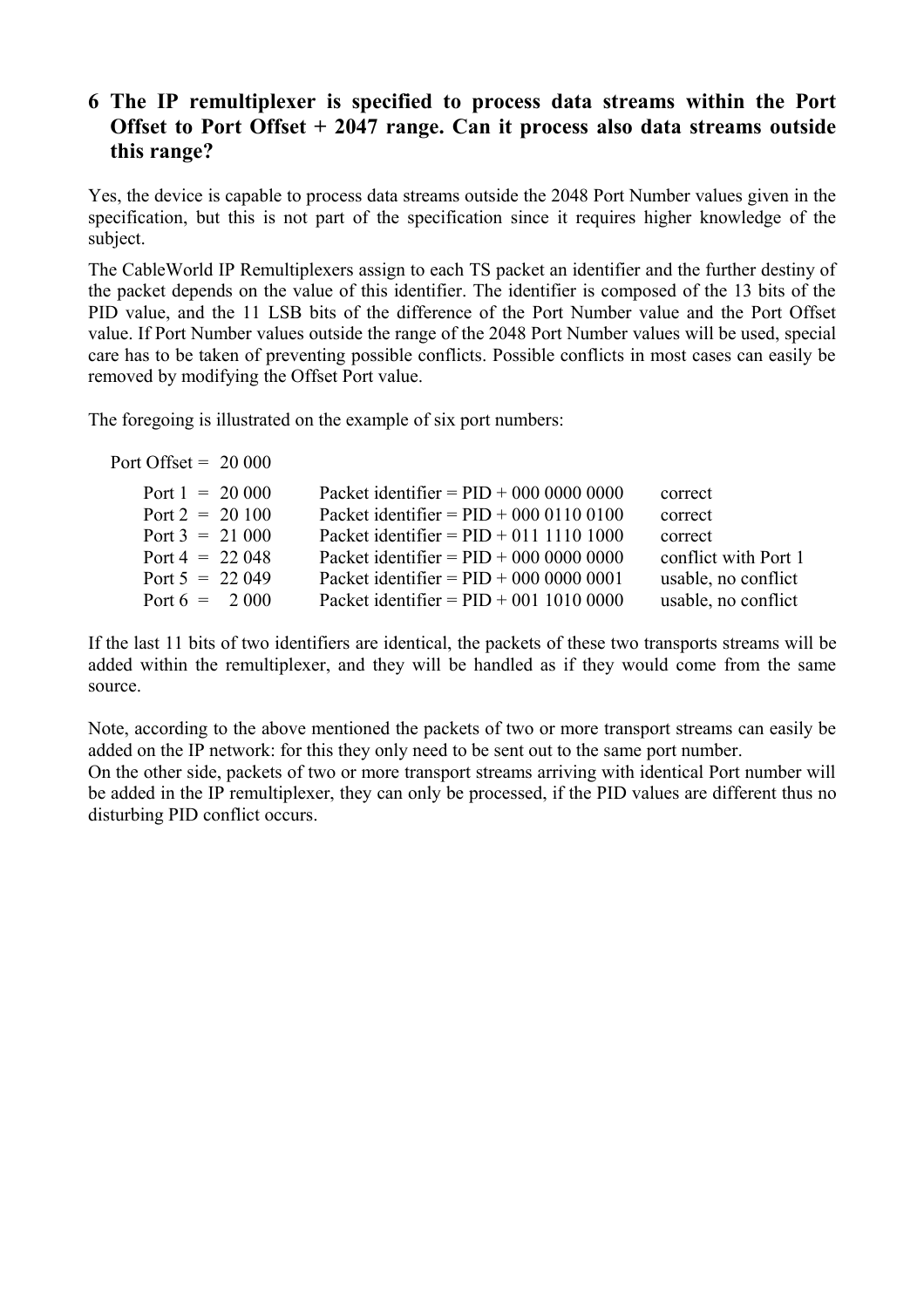# **7 In some applications the PSI Inserter of the IP remultiplexer has to be loaded with programs of several Mbytes size. Why is the loading process some times successful, some times unsuccessful?**

At designing the IP remultiplexer and other similar devices an important planning aspect was that the device gives priority to the operation process, yet most possible parameters should be allowed to be modified without disturbing the operation of the device. In case of the IP Remultiplexer writing the flash memory with a large amount of data may take several minutes. If during loading IGMP Query or similar messages arrive from the network, the loading may be aborted, since the device gives priority to the request of the network.

Solution: As shown in the figure, the IGMP Query messages arrive from the network in even intervals with repetition time of several minutes. If the loading process is shorter than the repetition time of the messages, after abortion of the loading process the next repeated loading will be successful. If in the opposite case the loading will be unsuccessful, the device has to be disconnected from the network, and the large amount of data be loaded in direct connection with the PC.

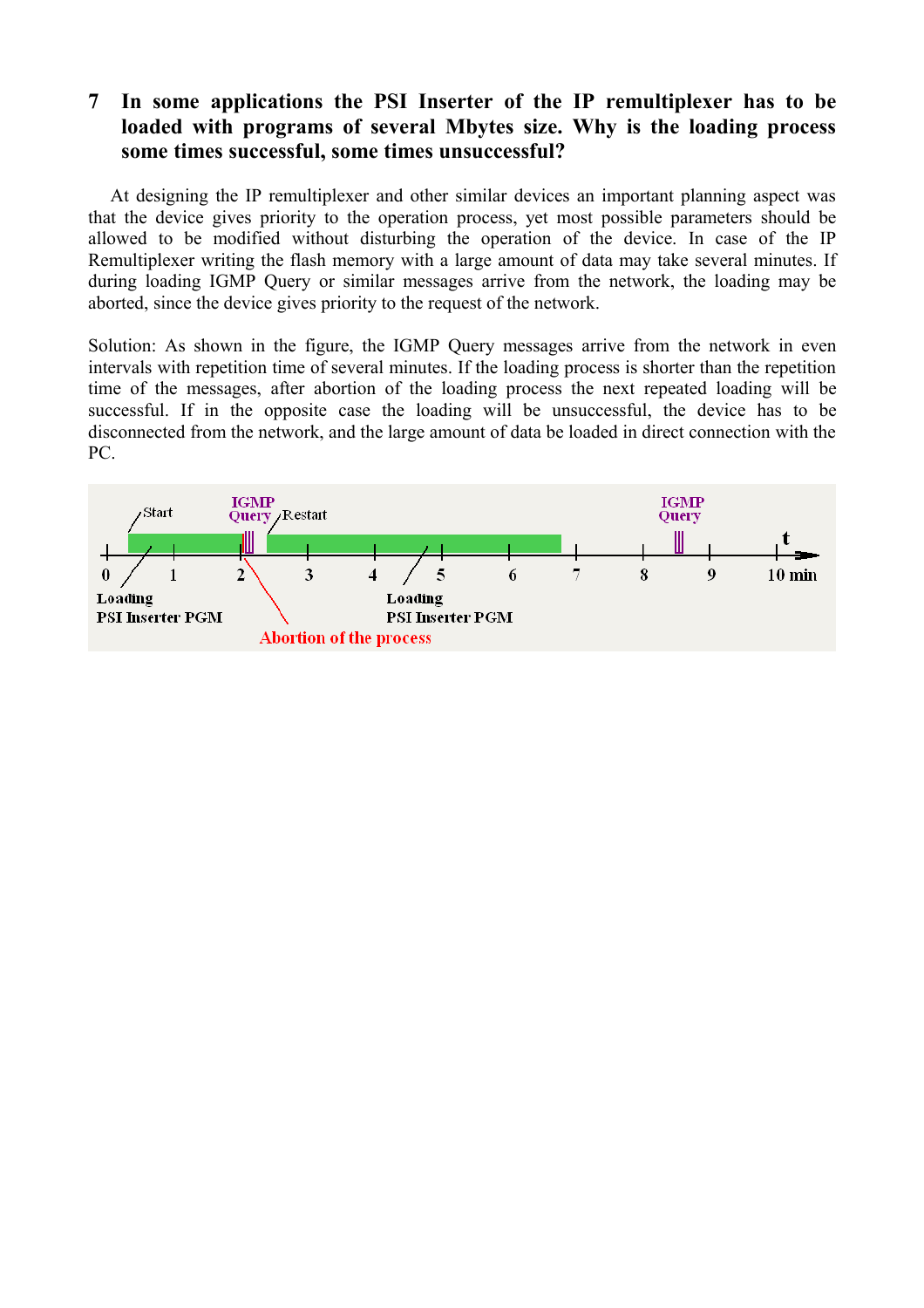## **8 How to select a CableWorld ASI to IP converter model for putting an ASI transport stream to IP network? How to transmit the ASI signal over optical cable?**

For transmitting the transport stream over either UTP cable or optical cable, first the transport stream packets need to be encapsulated in UDP/IP packets.

CableWorld offers for this job a rich selection of ASI to IP converter models. From this, that one should be chosen which matches the given application best.

The less expensive solution is the CW-4841 ASI to IP Converter, which can put one transport stream to IP network with unicast or multicast connection. For its configuration serves the SW-4841 software.

Note, most of the CableWorld products provide IP converter mode, that is, the user has only to make use of this function: for the CW-48xx series using the SW-4841 software, for the CW-49xx series using the SW-4901 software. Most of these devices are equipped also with a selector, thus the user can select that input or output whose signal should be put to the IP network.

If one of up to 4 or up to 8 ASI signals has to be put to the IP network, e.g. for examination, the TS Analyzer model CW-4814 or CW-4818 respectively can be used.

The CW-4941 ASI to IP converter is a high performance version; it can put 4 ASI signals to gigabit network. For its configuration serves the SW-4901 software.

If 100Base-T format, 1000Base-T format, or the formats 1000Base-XL and 1000Base-XS used at optical transmission need to be converted from one format to one of the others, nothing else has to be done as use a switch which is equipped with such format ports; the switch will perform the conversion automatically.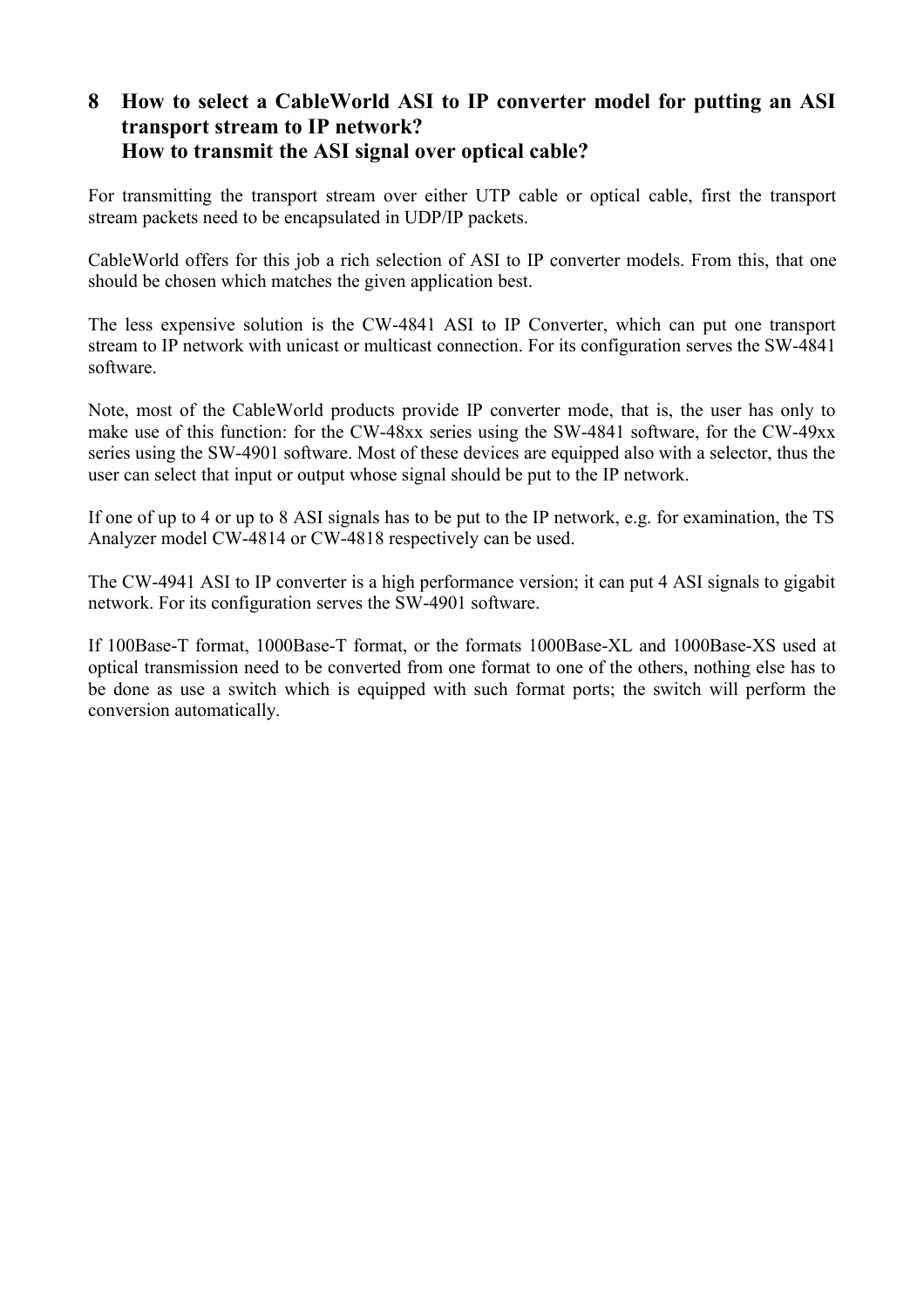### **9 I have to convert to ASI signal transport streams arriving over IP. Which converter should I choose from CableWorld's rich offer?**

The IP network transmits the transport stream packets in asynchronous way, therefore the IP to ASI converter has to be selected according to the needs of the device which will process the ASI signal.

If the IP network is used by one user only, the task is simpler, because the user has a hold over both the transmitting side and the receiving side, and the user decides even over the details of the way of transmission. Such networks will be referred to as dedicated IP networks.

If the data stream will be delivered by large e.g. telecommunication IP networks used by many other users too, the transmission may be very uneven (burdened with congestions and pauses) according to the network load. For handling such unevenness, in most cases a device equipped with buffer needs to be chosen.

The simplest one among the CableWorld IP to ASI Converters is the CW-4842, which has been designed for unicast reception, has no temporary store, therefore when putting a UDP packet to the ASI output its input stage can receive a single further arriving packet only.

This device set to continuous mode, in lack of input packets delivers null packets at its ASI output, at the rate of the NCO. When a packet arrives over the IP network, the device puts it to the place of the next null packet. At the output a 64-member PCR corrector corrects the PCR errors up to the value of  $\pm$  2 to 3 us.

When setting the device to transparent mode the null packet inserter is switched off, thus at the ASI output will only appear the packets arriving over the IP network, and thus the ASI data stream will be uneven.

This model cannot handle the IGMP messages; therefore for multicast reception it can only be used with its MAC address re-written to the multicast MAC.

The CW-4843 IP to ASI Converter has been designed especially for transparent transmission; therefore it is not equipped with PCR corrector. The signal at its ASI output can be used for filling a buffer or for driving a TS remultiplexer which contains a buffer memory.

The CW-4944 IP to ASI Converter is a second generation model of this converter series. It comprises 4 unicast or multicast IP receivers, and it handles the multicast network at IGMPv2 level. The 4 channels can be configured very comprehensively, even to transparent transmission. It is not equipped with PCR corrector and buffer. For its configuration serves the SW-4901 software.

The CW-4942 IP to ASI Converter is an upgraded version of the CW-4842, it uses gigabit input module thus it provides multicast reception. This model is equipped with PCR corrector and one ASI output. For its configuration serves the SW-4901 software.

The CW-4952 IP Remultiplexer can perform the function of a professional IP to ASI Converter; it produces 4 ASI signals from the input IP data streams. It puts the transport stream to the ASI output after remultiplexing and a precise PCR correction. The temporary storage of the data is made by four 256 Mbit SDRAMs.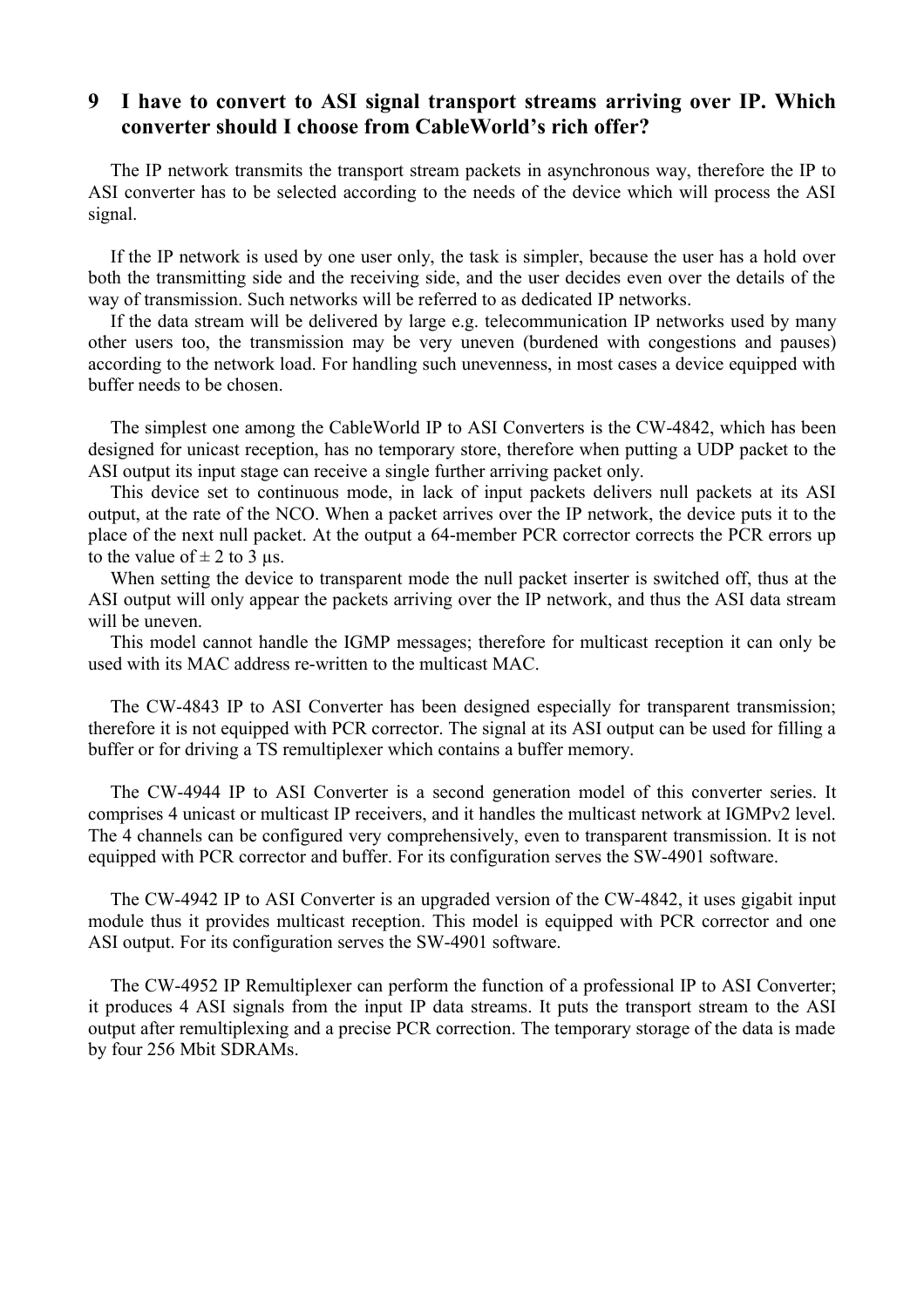### **10 Setting multicast reception on PCs equipped with more than one network card**

On PCs connected simultaneously to more than one network, multicast reception may not always work correctly. The problem may be caused by the fact that the IGMP message which effects the connection to the multicast group is sent out by not the corresponding network card.

Solution is modifying the Windows route table:

Start the Windows command line. Using the "route print" command list the actual route table. In our case the rows starting with  $0.224.0.00$ " show that the messages in the multicast range are registered in two network cards. As these rows cannot be deleted, a new entry needs to be made, which (if using multicast groups in the 239.X.X.X range) should be:

", route add -p 239.0.0.0 mask 255.0.0.0 [IP address of the selected network card]".

C:\WINDOWS\system32\cmd.exe - cmd  $\Box$   $\times$ C:\Documents and Settings\CW>route print Interface List: **Active Routes:** Active Routes:<br>
Network Destination<br>
0.0.0.0<br>
0.0.0.0<br>
10.0.0.0<br>
10.123.13.5<br>
10.255.255.255.255<br>
10.255.255.255<br>
127.0.0.0<br>
192.168.1.6<br>
192.168.1.5<br>
255.255.255.255.255<br>
192.168.1.5<br>
255.255.255.255.255<br>
192.168.1.5<br>
255 Gateway<br>192.168.1.1<br>10.123.13.5<br>127.0.0.1<br>127.0.0.1<br>192.168.1.57 Interface<br>192.168.1.57 Metric  $\frac{1}{20}$  $172.183.13.5$ <br>  $127.0.0.1$ <br>  $10.123.13.5$ <br>  $127.0.0.1$ <br>  $192.168.1.57$  $10$  $101$  $\frac{1}{20}$  $127.0.0.1$ <br>192.168.1.57  $127.0.0.1$ <br>192.168.1.57  $\frac{20}{20}$  $10.123.13.5$ <br>192.168.1.57  $224.0.0.0$  $240.0.0.0$ <br> $240.0.0.0$  $10.123.13.5$ <br>192.168.1.57  $\frac{10}{20}$ 255.255.255.255 255.255.255.255<br>255.255.255.255 255.255.255.255 10 123 13 5 10 123 13  $\frac{1}{1}$ 192.168.1.57 192.168.1.57 192.168.1.1 Default Gateway: ----------------Presistent Routes:  $C:\Delta 0$  cuments and Settings\CW>route add -p 239.0.0.0 mask 255.0.0.0 10.123.13.5 C:\Documents and Settings\CW>route print ----------------------------------Interface List: Gateway<br>
192.168.1.1<br>
10.123.13.5<br>
127.0.0.1<br>
10.123.13.5<br>
10.123.13.5<br>
127.0.0.1<br>
127.0.0.1<br>
192.168.1.57<br>
10.123.13.5<br>
10.123.13.5<br>
192.168.1.57<br>
192.168.1.57<br>
19.133.13.5<br>
19.168.1.57 **Active Routes:** Interface<br>
192.168.1.57<br>
10.123.13.5<br>
127.0.0.1<br>
10.123.13.5<br>
10.123.13.5<br>
127.0.0.1<br>
127.0.0.1<br>
127.168.1.57<br>
10.123.13.5<br>
10.123.13.5 Network Destination Netmask  $20<sub>0</sub>$  $\overline{10}$  $10$  $\overline{10}$  $\frac{1}{2}a$  $20^{12}$  $2R$  $\frac{10}{20}$  $10.123.13.5$ <br>10.123.13.5 1  $\mathbf{1}$ 192.168.1.57 192.168.1.57 ĩ 192.168.1.1 --------------------Presistent Routes: Network Destination<br>239.0.0.0 Gateway<br>10.123.13.5 Netmask Interface Metric  $255.0.0.0$ C:\Documents and Settings\CW> ▼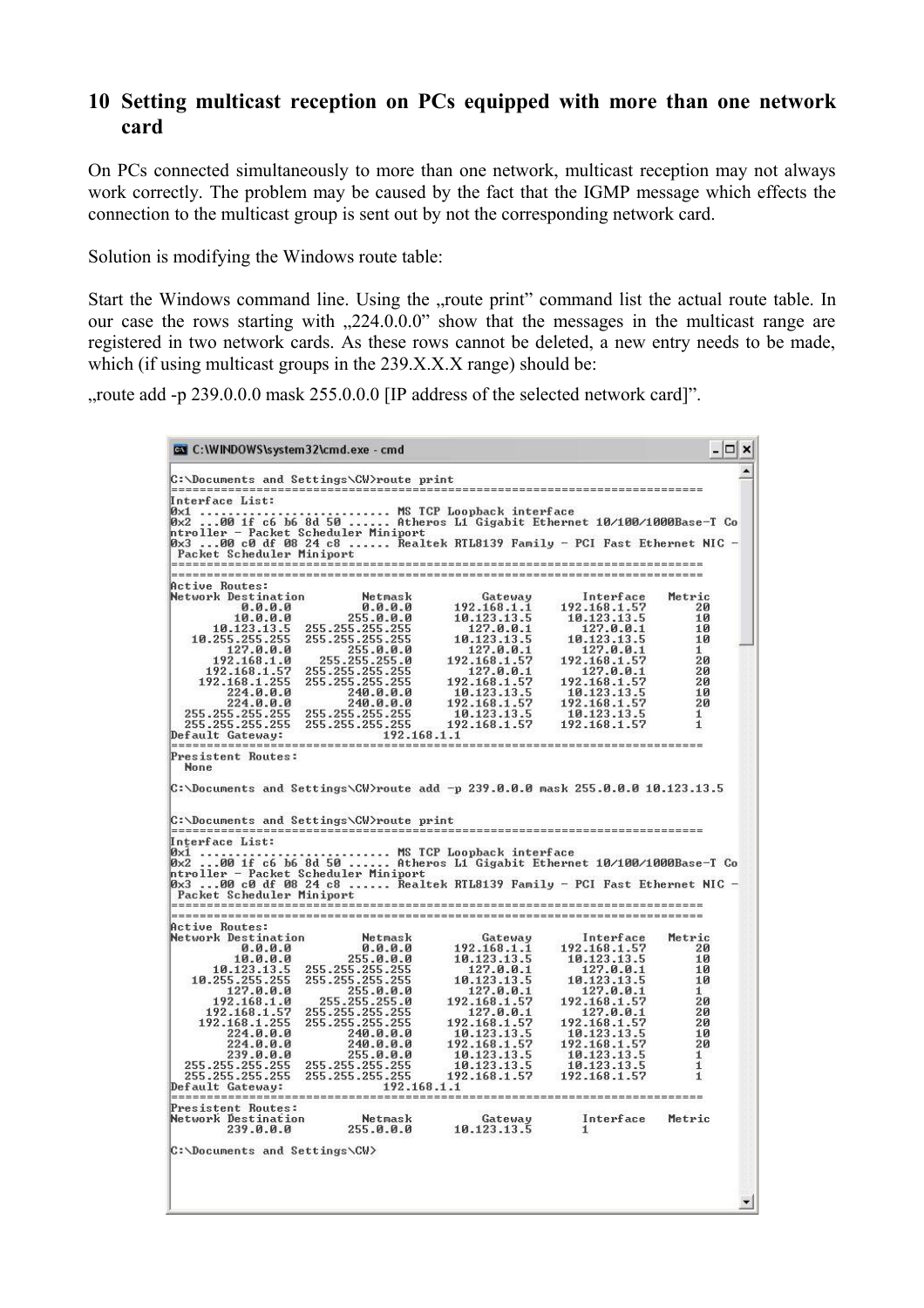### **11 Advantages and drawbacks of the CableWorld devices compared with other manufacturers' products**

Advantages and drawbacks of the CableWorld products compared with those of the European competitors can be summarized as follows:

#### Advantages

CableWorld develops and manufactures complete digital systems and avoids applying in its systems other manufacturer's products. In CableWorld's product line one single device is not own product only, the CW-4268 QAM Modulator-8, which is manufactured in co-operation with the Dutch STN company.

Since all products are own developments, CableWorld's technicians understand them up to the smallest details, they are capable of providing high level technical support in the application. Beside the technical support the company is ready to deliver also customized solutions. The company holds training courses at different levels for system planners and system operators on payment of a fee.

The buyers of the CableWorld products need to pay for the hardware only, the device control software is free of charge, their latest version is available at the company's web site [www.cableworld.eu](http://www.cableworld.eu/) for free download. The web site includes also theoretical and practical guidelines for solving the tasks emerging in the digital television field.

CableWorld makes its products capable of performing also measuring tasks, thus preserving the users from purchasing expensive measuring equipment for operating and troubleshooting the system. Most of the CableWorld products are equipped with an integrated TS analyzer function, which permits inspecting both the input and the output streams during operation. The method worked out for analyzing the TS permits using also other manufactures software. Using the CAM modules is supported by free CAM Analyzer software.

CableWorld implements its products with FPGA circuits, and includes no computer in its products. Thus the power consumption of the products is one or two magnitude less than that of the competing products. The consumption of about 15 W of the devices results in high reliability an long lifetime.

Programming the devices will be made from computer, over IP network, thus the possibility of the remote control of the whole system, and also the control over Internet is an intrinsic feature. The items of the device control software are designed under Windows but the applied IP control permits control also from other environment e.g. from under Linux.

CableWorld is an open company, it publishes the circuit solutions, and even the source codes of the software may be made available. The company provides high level technical support those who undertake establishing their individual system or designing own software.

CableWorld cares of the appearance of its products, the devices are manufactured with design front panels; the system built of CableWorld devices has a unique, homogeneous attractive appearance. The applied 19" modular system assures high flexibility and supports further extension of both small and large systems.

The products are designed not for the momentary market demands and to the day to day fashion, but they are created for use on the long term, serving the needs of the coming years, too. Although these comprehensively designed universal products mean a severe challenge for not well skilled users, they will not need to be replaced for coping even with demands at establishing the next years'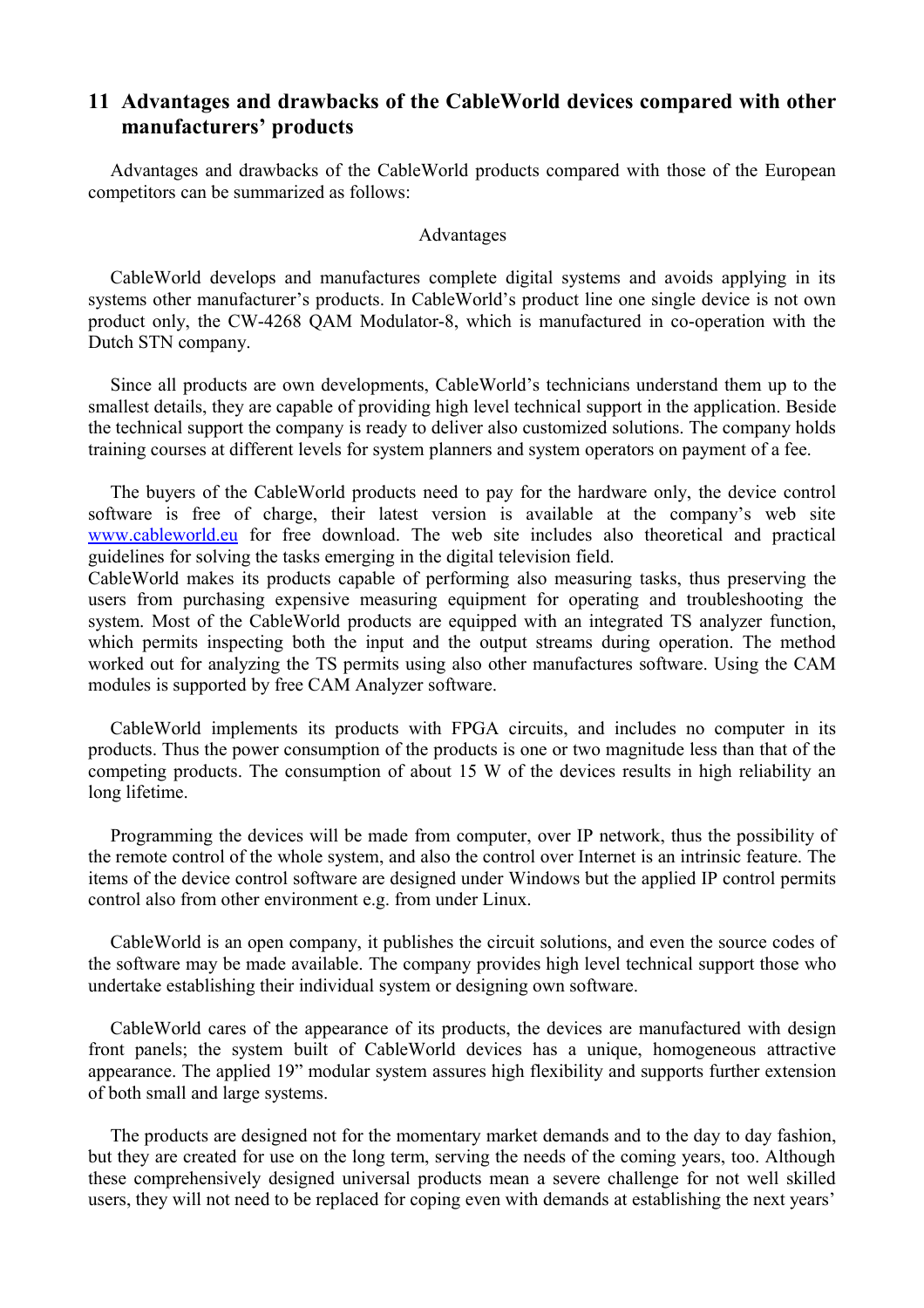more and more complex and complicated services. Generally, not even a half of the features included in the CableWorld products are utilized yet today.

Today CableWorld's strength is the remultiplexers and the IP transmission devices; these solutions and this product range are outstanding even on a world scale.

CableWorld's broad product range permits building complete systems in both ASI and IP environment without using other manufacturers' products. In order to allow building complete systems from one single source, CableWorld offers also ready made rack cabinets, confectioned connecting cables etc.

#### Drawbacks

Of course the CableWorld products cannot be regarded impeccable from all aspects; they also have deficiencies and drawbacks.

For scrambling the services CableWorld uses not the DVB Common Scrambling Algorithm, and the products are not equipped with Simulcrypt interface. In spite of CableWorld's own scrambling system, which can very advantageously be used in building small to medium systems, it is not suitable for those using already Simulcrypt.

At designing the devices CableWorld's engineers starts from the theoretical bases and use the effective standards, thus they include in the device numerous features which will be needed in the next years only. This approach may make installation and operating difficult for not properly skilled operator personnel, because they are disturbed by the wide range of facilities and they cannot not cope with a part of them.

Because of the universal design and the modular structure there are devices which need to be programmed using multiple items of control software (e.g. one of them programs the tuner, and programming the CAM needs running another software) which will be considered disturbing by some users.

CableWorld's products are designed to be suitable for use with other manufacturers' products. This universal layout (e.g. loop-through ASI inputs, doubled ASI outputs etc.) may unnecessary raise the price of the product in some systems.

CableWorld does not apply a computer in its products, therefore their user interface is not the popular web interface. The user interfaces designed in Windows environment are not really favoured by users of Linux and similar environments. CableWorld is working on the web user interfaces, but they will be brought out in the next years only.

For those building OFDM systems, a drawback is that CableWorld's product range does not include OFDM modulators, and bringing out this kind of product is not even planned in the next years.

CableWorld provides much support for establishing IPTV services, but it offers no middleware for them. Designing the system operating software (e.g. pay TV billing system) is given over to the user.

CableWorld's products can be used with the set-top box models of most manufacturers, but CableWorld may be criticized for not offering delivery of set-top boxes for either IPTV or DVB-C systems.